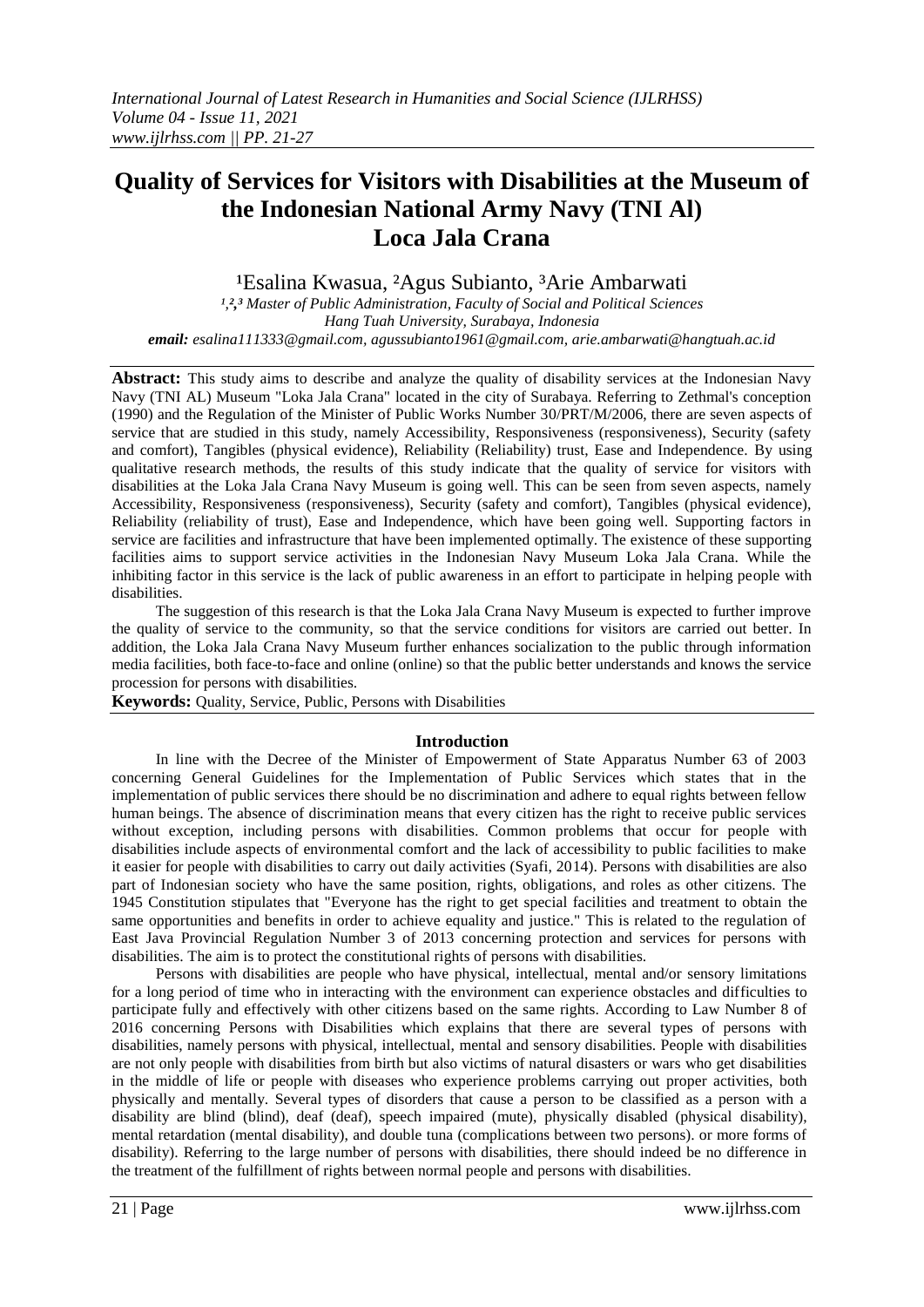*www.ijlrhss.com || PP. 21-27*

Therefore, meeting the needs of people with disabilities, especially public services, is a social problem that needs to be resolved with a sense of empathy. Although there are already laws and regulations, the availability of facilities and facilities that are friendly for people with disabilities / disability is also not widely available. Protection of the rights of persons with disabilities is needed so that persons with disabilities do not experience discrimination in this life, in essence, persons with disabilities must be given and guaranteed and protected their rights as Indonesian people through the provision of accessibility in accordance with the needs of persons with disabilities when they are active in public spaces in East Java. such as Malang City has Braille Corner Service (Lapo BRA) in the form of public library services for people with visual impairments by the Malang City Public Library and Regional Archives Service (Aries Samudera Wicaksono, Sumartono, 2020). Examples of public services for persons with disabilities in the city of Surabaya are services on the Suroboyo Bus. The Surabaya City Government has provided public bus transportation that is friendly for people with disabilities, the elderly and pregnant women because there are special seats. This bus is equipped with a special button installed near the entrance and the driver's assistant will help people with disabilities who want to enter and exit the bus (Anggraeni et al., 2016). In addition, public facilities for persons with disabilities must also be provided in the arena of tourist attractions in Indonesia. A variety of needs that must be met in tourist attractions is an obligation for tourism managers to be able to meet these needs. Tourists who have normal psychic and physical conditions will find it easier to handle, in this case it will obviously make it easier for managers to provide the things they need, in contrast to tourists who have psychological and physical limitations.

#### **Literature Review**

#### **Terms of Public Service and disability**

The term service in English is "service" According to AS Moenir (2002:26-27) defines service as an activity carried out by a person or group of people with a certain basis where the level of satisfaction can only be felt by the person who serves or is served, depending on the the ability of service providers to meet user expectations. Basically every human being needs services, it can even be said that services cannot be separated from human life. All societies demand quality public services from bureaucrats, although these requests are often not in line with expectations because empirically public services are currently characterized by complicated, slow, expensive , and tiring. Therefore, the services provided by the government to the community must be in accordance with the needs of the community, because these services are a provider of satisfaction for the community or the public. Principles and Principles of Public Service. According to Law No. 25 of 2009 article 4, the implementation of public services is based on: (a) the public interest; (b) legal certainty; (c) equal rights; (d) balance of rights and obligations; (e) professionalism; (f) participatory; (g) equality of treatment or non-discrimination; (h) openness; (i) accountability; (j) special facilities and treatment for groups; (k) vulnerable; (l) timeliness; (m) speed, convenience and affordability

#### **Public Service Supporting Factors**

Public services can basically satisfy the needs of the community provided by the government for the community. Therefore, according to Moenir (2010: 47) argues that the government in providing the best service to the public, can be done by: 1) Ease in managing interests, 2) Getting fair service, 3) Get the same treatment without favoritism, 4) Get honest and frank treatment. Through this satisfactory service, it can have a positive impact on the community, according to the opinion of Moenir (2010: 47) which states that the positive impacts are; (1) The public respects the employee corps; (2) The community complies with the service rules; (3) The public will feel proud of the employee corps; (4) There is enthusiasm for business in the community; (5) There is improvement and development in society towards the immediate achievement of a just and prosperous society based on Pancasila. According to Moenir above, there are five indicators that have positive impacts on society; First, the public can respect the employee corps so that the employee can carry out his duties properly. Second, the community will obey the rules that have been made so as to create an orderly, safe, and comfortable atmosphere. Third, community pride towards employees so that people admire employees and are shown by mutual respect and respect between the community and employees as well as employees and employees. Fourth, the existence of business activities in the community. Fifth, there is improvement and development in society.

#### **Disability Terms**

People are more familiar with the term disability or disability as someone who has a disability or has a disability. Most people translate people with disabilities as people who have lost limbs or body structures such as legs / arms, paralyzed, blind, blind. According to the definition provided by the World Health Organization (WHO), Disability is a form of limitation or lack of organ ability so that it can affect the physical or mental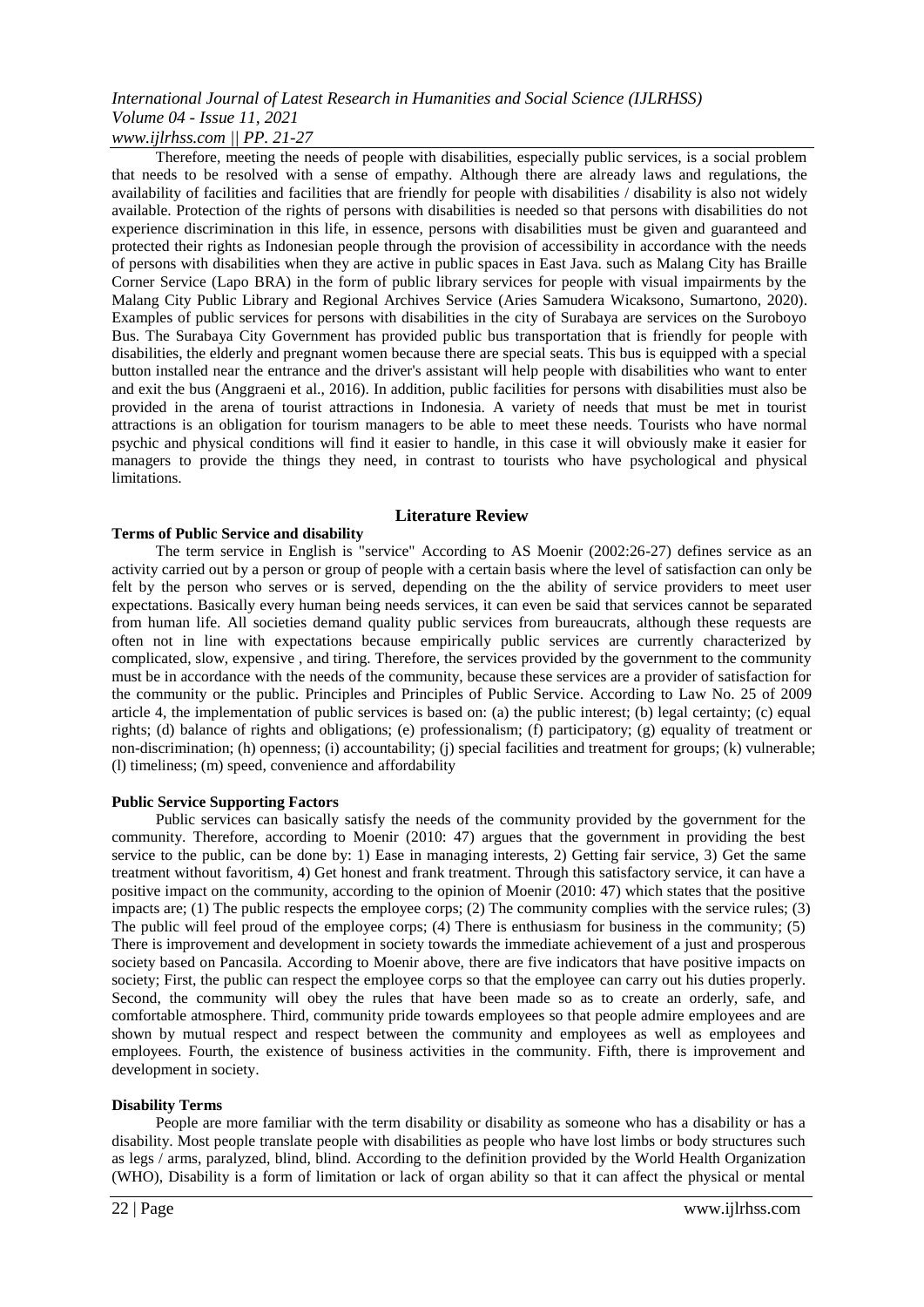#### *www.ijlrhss.com || PP. 21-27*

ability to be able to carry out activities according to the rules or remain within normal limits, usually used at the individual level (Murtie, 2016: 88). In the Convention on the Right of Persons with Disabilities (CRPD) in 2007 in New York, United States, countries around the world have agreed that people with disabilities are people with physical, mental, intellectual or sensory limitations. long periods of being in contact with the environment can overcome barriers that make it difficult for them to participate fully and effectively. The emphasis on the meaning of disability in this concept is the disruption of one of the functions that lasts a long time (long time) and results in limited participation in society. (https://www.bps.go.id/ (071219)). "Disability refers to the inability to perform required personal or social tasks because of the disorder or society's reaction to it. Although in the past it was common to use the term handicap to refer to the social harm incurred to an individual due to a disability or disability, disability as a concept is rarely used in scientific or activist circles today, largely because it has a negative connotation when used to refer to people with disabilities as inferior or lacking in some respects" (Miller et al in Berger, (2013: 6-7).

The issue of people with disabilities or people with different abilities from normal people is a problem that rarely gets the attention of the government and society. Ignored the problems of people with disabilities caused by socio-cultural factors, in addition to economic factors and weak policies and law enforcement in favor of the disabled or disabled community. Persons with disabilities are the most vulnerable and marginalized groups in every social life. (Harahap & Bustanuddin, 2015). In general, these groups are still in the last line, most of them still rely on help and compassion (pity) from others. They have not fully obtained their rights to be able to carry out activities according to their conditions and get the same opportunities and treatment as other non-disabled normal people.

#### **Research Method**

The type of research used in this study is a qualitative research type with a case study approach. According to Sugiono (2014: 8) said that qualitative research is defined as a research method used to examine the condition of natural objects, while qualitative research with a case study approach is included in descriptive analysis research, namely research conducted focused on a particular case to be observed. and thoroughly analyzed. The case in question can be singular or plural, for example in the form of individuals or groups. Here it is necessary to conduct a sharp analysis of various factors related to the case so that an accurate conclusion will be obtained (Sutedi, 2009:61). A case study for people with disabilities is that people with disabilities generally have difficulty in mobility when carrying out daily activities when compared to normal people. Physically, people with disabilities experience problems when moving their bodies optimally. People with disabilities indirectly experience a sense of insecurity and will find it difficult to adjust to society, because many people treat them with one eye and some of them give reproach or pity when they look at them (Fanny, 2016: 105). The form of demands for the rights of persons with disabilities and the provision of facilities and infrastructure for physical and non-physical accessibility for persons with disabilities have often been voiced by activists of Disabled People Organizations. The purpose of this study is to provide an analysis of the public services received by persons with disabilities.

#### **Results and Discussion**

Quality of Service for Visitors with Disabilities at the Indonesian Navy Museum Loka Jala Crana. Community services at the Loka Jala Crana Navy Museum are carried out properly and professionally. Improving the quality of service to the community through excellent service that is oriented to the interests of the community, with integrity and professionalism is the goal of establishing the Loka Jala Crana Navy Museum in carrying out its duties. All duties and obligations relating to service to the community are the obligations of every employee at the Loka Jala Crana Navy Museum. Basically, there are various measuring tools, benchmarks, parameters, or indicators of the quality of public services because the parties that determine quality vary, along with their viewpoints. In simple terms it can be said that service quality can be known by comparing customer perceptions of the services they actually receive or get with the services they actually expect or want. If the reality is more than expected, then the service can be said to be of high quality. Meanwhile, if the reality is less than expected, then the service can be said to be of poor quality. If reality matches expectations, the service is satisfactory.

Public services will have a high quality of service if the main reference for their implementation is always oriented to service users. Customer satisfaction must always receive attention in every public service delivery, because they are the rulers who provide services, they are entitled to the best service they provide. As a reference for the implementation of public services, it must always be oriented to the needs of the community. To determine the quality of service for visitors with disabilities at the TNI AL Loka Jala Crana Museum, several theories of service quality indicators were put forward by Zeithaml (1990) and Minister of Public Works Regulation No. 30/PRT/M/2006 and Law Number 8 of 2016 Article 19 concerning the Rights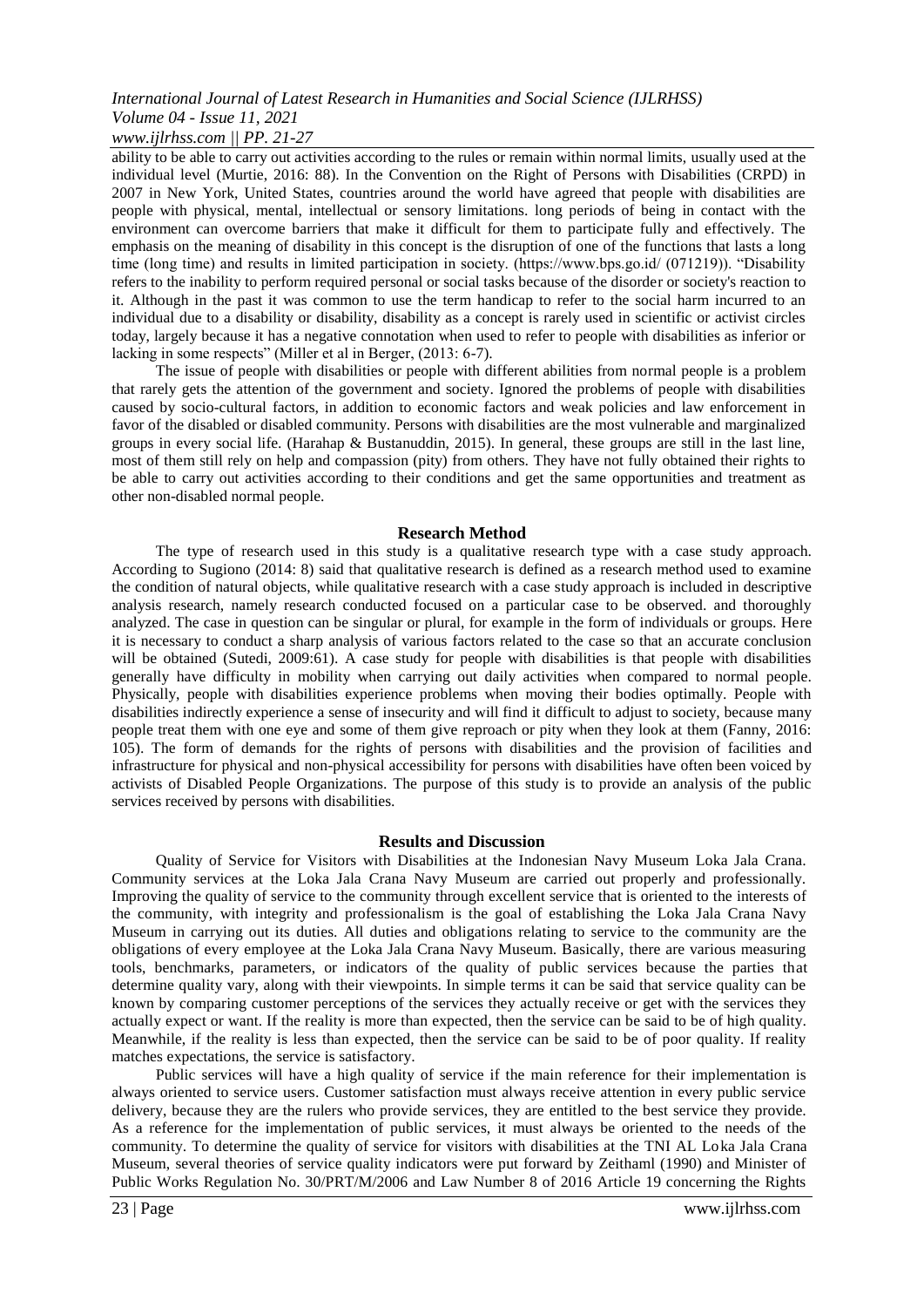### *www.ijlrhss.com || PP. 21-27*

of Public Services for Persons with Disabilities, namely: Accessibility (Accessibility), Responsiveness (Responsiveness), Security (Safety and Security), Tangibel (Direct Evidence), Reliability (Reliability), Ease and Independence. The explanations are as follows: a) Accessibility is the facilities provided for all people including people with disabilities and the elderly in order to realize equal opportunities in all aspects of life and livelihood. b) Responsiveness (responsiveness) is the awareness or desire of the apparatus in helping applicants with disabilities and providing fast services and the services provided must be responsive, fast, right on target c) Security (safety and comfort) is the service provided must be guaranteed to be free from various hazards and risks. Procedurally, service providers must ensure the comfort and safety of applicants with disabilities while receiving services. d) Tangibles (physical evidence) are physical facilities, equipment, employees and communication facilities as well as operational vehicles. Thus, direct evidence is one of the most concrete indicators. Its form is in the form of all facilities that can be clearly seen. e) Reliability (reliability) is the ability to provide the promised service immediately and satisfactorily. Fulfillment of the promise of appropriate and satisfactory service includes timeliness and skills in responding to customer complaints and providing services fairly and accurately. f) Ease, that is, everyone can reach all places or buildings of a general nature in an environment; g) Independence, that is, everyone must be able to reach, enter and use all public places or buildings in an environment without the need for the help of others.

#### **Accessibility**

Accessibility is the convenience provided for everyone, including people with disabilities and the elderly in order to realize equal opportunities in all aspects of life and livelihood. This is closely related to the attention of the Loka Jala Crana Navy Museum officers to all visitors. This is a condition for caring, giving personal attention to visitors. Empathy includes the individual attention that the Indonesian Navy Museum gives to the community, such as the ease of contacting the Museum, the ability of employees to communicate with the public. In a tourism object environment, where the visitors are the community, empathy is needed for the continuity of services to the community in relation to good service for visitors with disabilities. The concept of empathy is directed at giving full care to the community, including Museum staff prioritizing persons with disabilities, Museum staff serving with a friendly and polite attitude, non-discriminatory service officers serving and respecting every visitor.

#### **Responsiveness**

Responsiveness (responsiveness) is the awareness or desire of the apparatus in helping applicants with disabilities and providing fast services and the services provided must be responsive, fast, right on target. Responsiveness is also a responsive attitude, willing to listen and respond to customers in an effort to satisfy customers, for example: the ability of officers to help people who have problems with services and complaints, as well as the availability of containers to accommodate aspirations, suggestions and complaints from the community, able to provide information correctly and accurately, does not show a pretentious attitude and is able to provide immediate assistance.

Responsiveness (responsiveness) is the willingness or readiness of officers to provide services needed by customers responsively. That includes responsiveness to help customers who need information or complain about the services received as well as concern for the readiness or dexterity of employees in providing services immediately. Service will not succeed in satisfying customers optimally if the service provider is bad, it will even be able to reduce the reputation of the public organization itself. In public service management, responsiveness is the organization's ability to recognize community needs, set service agendas and priorities, and develop public service programs according to community needs and aspirations. The attitude of the service staff for visitors with disabilities is a procedure that is usually carried out to respond to various kinds of complaints from the community so that the services provided are maximal and satisfying. In some public service practices, people often feel difficulty and confusion in serving visitors with disabilities so that officers have a responsibility to explain or inform about service procedures until the community can understand the actual service procedures.

#### **Security (Safety and Comfort)**

Security (Safety and Comfort) is a service that must be guaranteed to be free from various dangers and risks. Procedurally, service providers must ensure the comfort and safety of applicants with disabilities while receiving services. This can lead to customer trust and confidence through knowledge, courtesy and respect for customer feelings, skills in providing information, the ability to provide security in utilizing the services offered. The attitude of politeness, honesty, and can show a pleasant personal figure through the way you look. In addition, it can foster a family atmosphere that is shown by employees will give a good impression. In addition, the delivery of information with good words gives the impression to customers not to be emotional if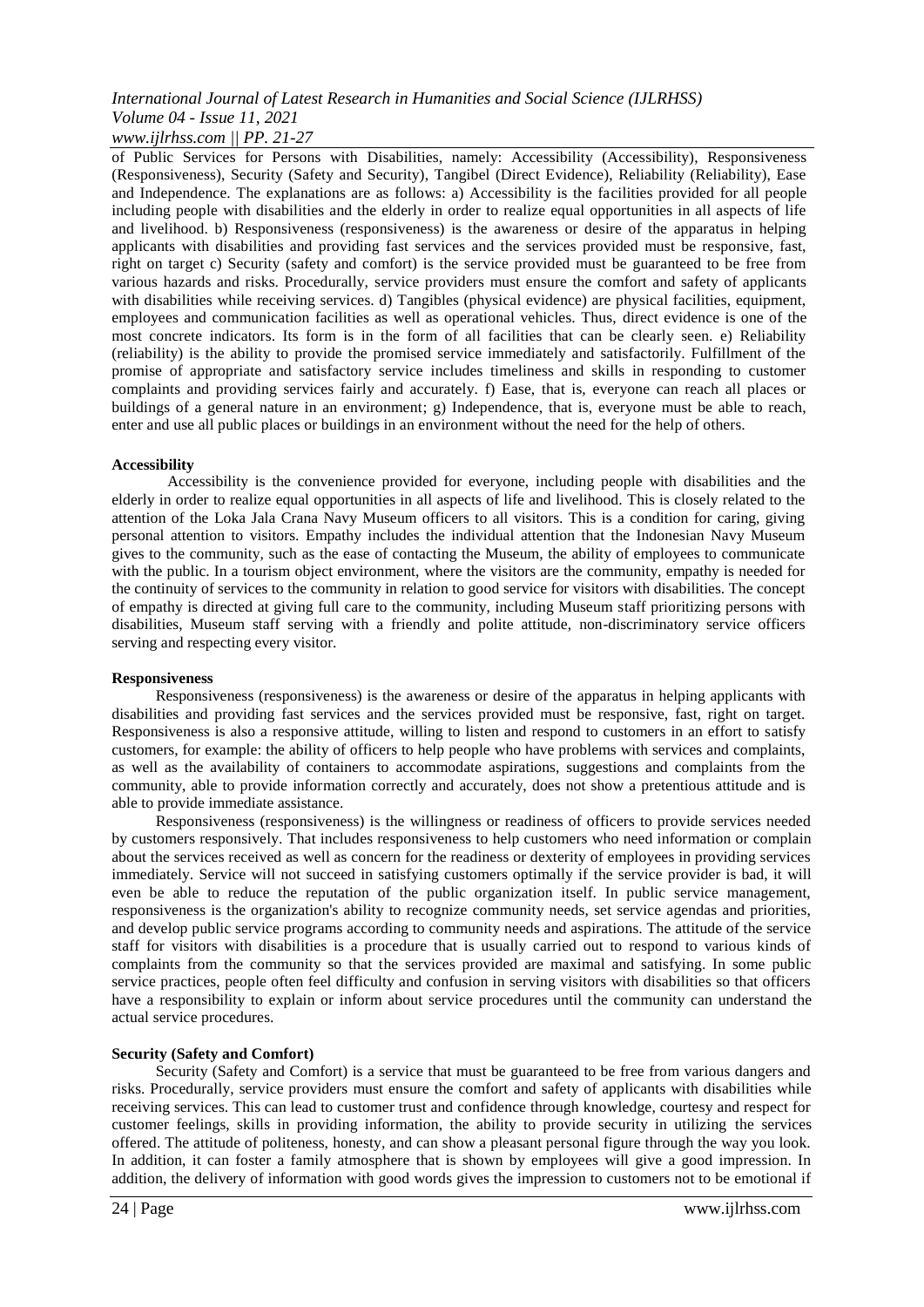#### *www.ijlrhss.com || PP. 21-27*

something unpleasant happens. The number of people who come should get comfort during the service, namely by providing a sense of security for the community during service, both within the Museum and outside the Museum. Therefore, it is necessary to improve services to provide a sense of security for the community during service. From the results of the study it was found that in the Museum, all forms of security are guaranteed both from conditions inside and outside the environment in the Loka Jala Crana Navy Museum everything looks quite safe so that it gives a comfortable feeling for the community during a visit to the TNI AL Loka Museum. Crana net. Based on the data in the field, the researcher concludes that the certainty of service regarding the level of community security is maximized so that people no longer need to feel anxious about anything because all forms of service both outside and inside the Museum are more important to guarantee the safety and comfort of customers during service. The following is a picture of the Loka Jala Crana TNI AL Museum Parking lot which provides a sense of security to visitors, especially people with disabilities.

#### **Tangible Dimensions (direct evidence)**

Tangibles (physical evidence) are physical facilities, equipment, employees and communication facilities as well as operational vehicles. Thus, direct evidence is one of the most concrete indicators. Its form is in the form of all facilities that can be seen. Tangible (direct evidence) is also the appearance of physical facilities, equipment, personal and communication media in service. In realizing quality public services, it is necessary to make changes and improvements that lead to community satisfaction. The role of service facilities is very important because the role of this facility is one that greatly influences the improvement of the quality of public services. With adequate service facilities, people can be more satisfied and feel comfortable while in the service room. If this dimension is perceived by the community as good, then the community will judge that the services provided are maximal and satisfying. In the Loka Jala Crana Navy Museum, a prayer room or place of worship for Muslims is provided to carry out their worship, this facility is very easy for people to pray in congregation, as well as complementary facilities in the form of TV and other tools. bored or bored during a visit to the Loka Jala Crana TNI AL Museum. The facilities and facilities provided are an attraction for the community, not only that but also for employees as service providers. From this function, the role of service facilities and facilities is very important in supporting the smooth performance of services in addition to the role of human resources themselves. For this reason, the service for visitors with disabilities at the TNI AL Museum Loka Jala Crana is expected to always pay attention to the existing facilities and facilities. For this reason, the service for visitors with disabilities at the Indonesian Navy Museum Loka Jala Crana completes the institution with adequate equipment to provide good service to the community.

#### **Reliability (Reliability)**

Reliability (reliability) is the ability to provide the promised service immediately and satisfactorily. Fulfillment of the promise of appropriate and satisfactory service includes timeliness and skills in responding to customer complaints and providing services fairly and accurately. The ability of service providers to provide services as promised in a timely, accurate, and reliable manner and provide the same service is one of the important elements that must be possessed by service providers. Based on the data in the field, the researcher concluded that there were no problems with the service process, either from the completeness of the files or other things, the service officers carried out in accordance with applicable procedures and rules. If the community completes it according to the requirements, the service process is fast and if there are requirements that are not appropriate, it is the applicant's obligation to re-complete the existing requirements. The service procedure is a series of activities that must be carried out by customers to meet the requirements or rules they have to manage at the Indonesian Navy Museum Loka Jala Crana to obtain production results, namely visitors with disabilities. Every customer expects to be able to go through an easy and simple procedure in receiving service.

#### **Convenience**

Ease is a condition where everyone can reach all places or buildings that are common in an environment. This is reflected in the good service of the Loka Jala Crana Museum staff to visitors, especially visitors with disabilities. Museum staff are able to provide and explain all available information, rules and procedures that visitors need promptly and correctly. Based on the results of interviews with informants, it can be seen that if the officers provide services at will, it will be detrimental to the office/company. The attitude of the service staff for visitors with disabilities is a procedure that is usually carried out to respond to various kinds of complaints from the community so that the services provided are maximal and satisfying.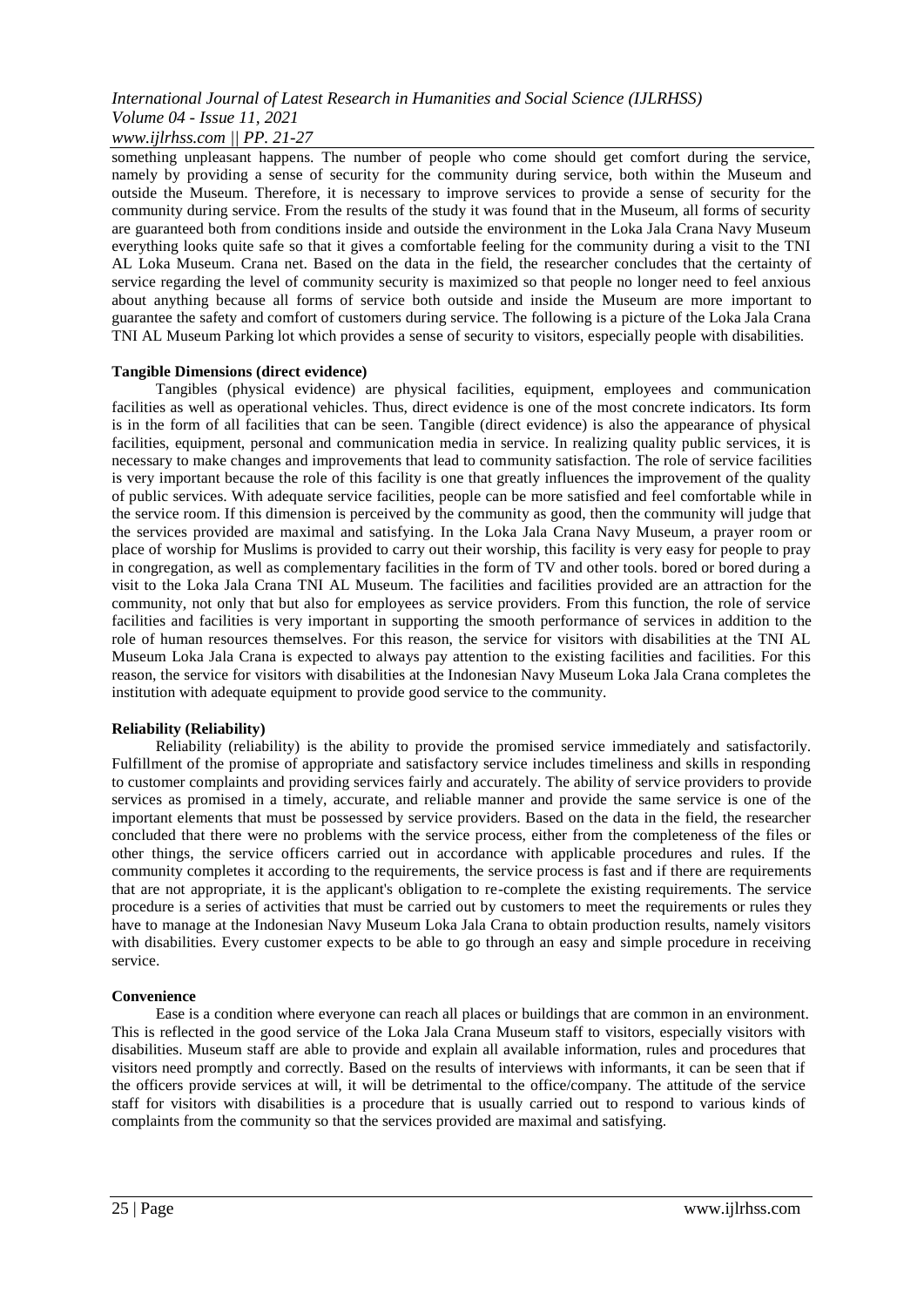#### **Independence**

 Independence is a condition where everyone must be able to reach, enter and use all public places or buildings in an environment without the need for the help of others. This is in accordance with the observations of researchers in the field who found that in handling visitors with disabilities, the officers had done it swiftly. So that people with disabilities can easily enter the service process at the Indonesian Navy Museum Loka Jala Crana.

#### **Supporting factors**

Supporting factors are things that can support the implementation of public services so as to achieve the objectives of the effectiveness of public services carried out by the Indonesian Navy Museum Loka Jala Crana. a) Infrastructure facilities. In general, facilities and infrastructure are tools to support the success of a process carried out in public services, because if this is not available then all activities carried out cannot achieve the expected results according to the plan. b) Systems, procedures, and methods: In the service, it is necessary to have information, procedures and methods that support the smoothness of providing services; c) Personnel: Personnel is more emphasized on the behavior of the apparatus in service. Government apparatus as service personnel must be professional, disciplined and open to criticism from customers or the public; d) Facilities and Infrastructure: In the service required equipment and work space as well as service facilities. For example, such as a living room, adequate parking space and so on; e) Society as Customer: In its service, the community as customer is very heterogeneous, namely the level of education and behavior. Based on the information above, the researcher concludes that the factors supporting the quality of service in managing visitors with disabilities at the Indonesian Navy Museum Loka Jala Crana have been implemented optimally.

#### **Barrier Factor**

Inhibiting factors are things that can cause delays in the implementation of public services so that they become disrupted and not carried out optimally. Public Awareness One of the factors that influence the implementation of the task of serving visitors with disabilities at the TNI AL Museum Loka Jala Crana is the general public awareness factor. Public awareness means that the relationship between service officers and the community must support each other in order to achieve the expected goals, both from the community and from the officers themselves, awareness, namely: a. Awareness is static, namely in accordance with the laws and regulations in the form of community provisions. b. Awareness is dynamic which focuses on awareness that arises in humans arising from moral awareness, self-realization which is an inner attitude that grows from a sense of responsibility.

#### **Conclusion**

Based on the results of research and discussions that have been carried out regarding the quality of services for visitors with disabilities at the Indonesian Navy Museum Loka Jala Crana are as follows: First, the quality of service in managing visitors with disabilities at the Indonesian Navy Museum Loka Jala Crana is good. This can be seen from seven aspects, namely Accessibility, Responsiveness (responsiveness), Security (safety and comfort), Tangibles (physical evidence), Reliability (reliability of trust), Ease and Independence, which have been going well. Second, the Supporting and Inhibiting Factors in Services for Visitors with Disabilities at the Indonesian Navy Museum Loka Jala Crana are: a. Supporting factors in service are facilities and infrastructure that have been implemented optimally. The existence of these supporting facilities aims to support service activities in the Indonesian Navy Museum Loka Jala Crana. b. The inhibiting factor in service is the lack of public awareness in an effort to participate in helping people with disabilities.

#### **References**

- [1]. Hasibuan, Malay S.P. (2005). *Human Resource Management*, Revised Edition. Bumi Aksara, Jakarta.
- [2]. Decree of the Minister of State Apparatus Empowerment No. 63 of 2003 concerning General Guidelines for the Implementation of Public Services. Decree of the Minister for the Empowerment of State Apparatus Number Kep/26/M.PAN/2/2004 dated 24 February concerning Technical Guidelines for Transparency and Accountability in the Implementation of Public Services.
- [3]. Lupiyoadi, Rambat. (2001). *Service Marketing Managemen*t. Jakarta : PT. Salemba Four.
- [4]. Madani, Muhlis, et al. (2016). *Guidelines for Writing Research Proposals and Thesis*, Makassar: Faculty of Social and Political Sciences, University of Muhammadiyah Makassar.
- [5]. Moleong, J Lexy. (2004). *Qualitative Research Methods*. Bandung: PT Pemuda Rosdakarya.
- [6]. Muchlis. (2015). *The effect of public service quality on community satisfaction in Wonogiri sub-district.* Thesis, University of Muhammadiyah Gorontalo